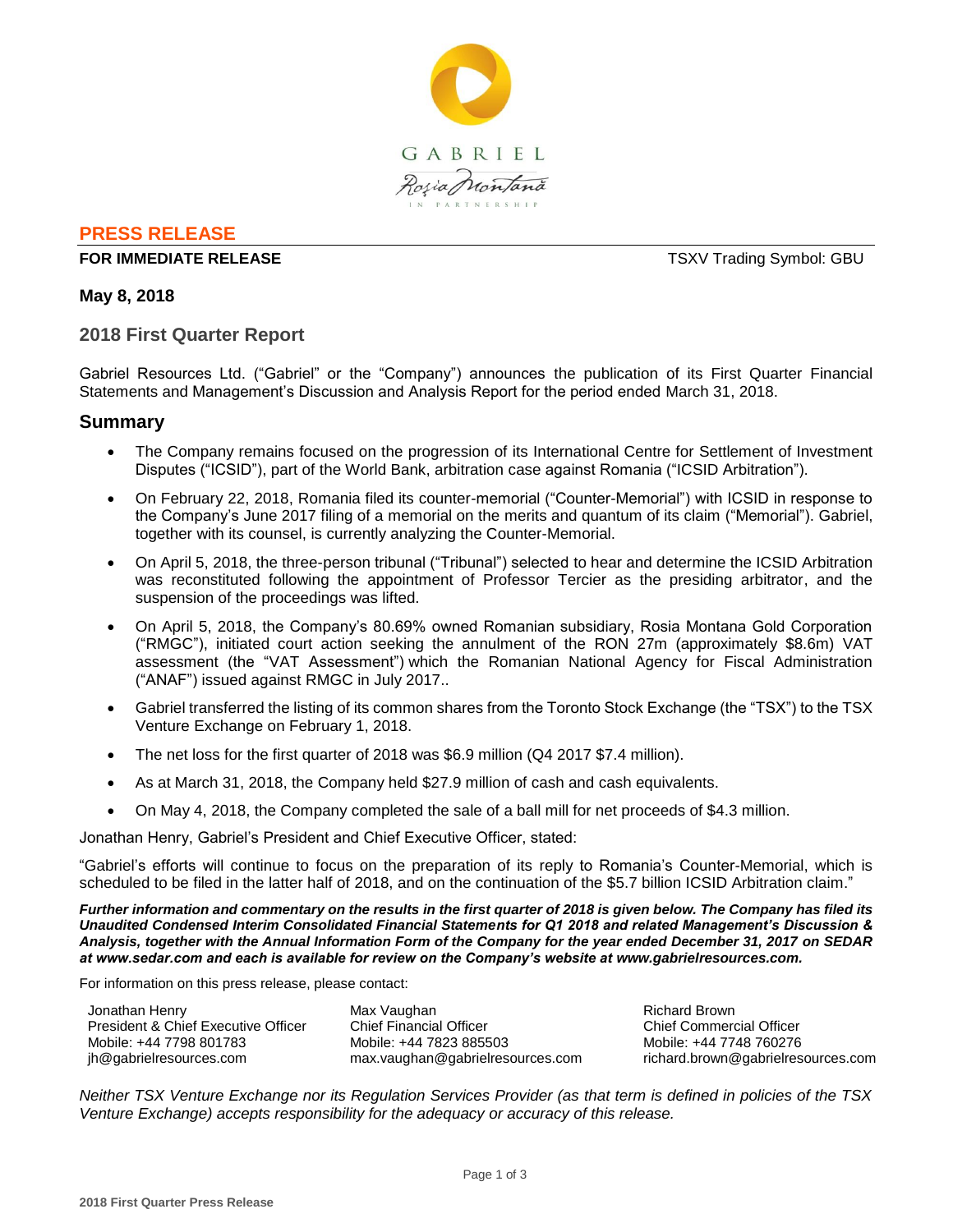# **Further Information**

## **Status of the ICSID Arbitration**

- The ICSID Arbitration seeks compensation for all of the losses and damages suffered by the Company and its wholly-owned subsidiary, Gabriel Resources (Jersey) Ltd. (together "Claimants"), resulting from the Romanian State's wrongful conduct and its breaches of the protections afforded by certain treaties for the promotion and protection of foreign investment to which Romania is a party against expropriation, unfair and inequitable treatment and discrimination in respect the Roșia Montană gold and silver project (the "Roșia Montană Project") and the prospective gold, silver and porphyry copper deposits in the neighbouring Bucium concession area ("Projects") and related licenses.
- On February 7, 2018, the presiding arbitrator, Ms. Teresa Cheng, resigned. As a result, the proceedings were suspended in accordance with the ICSID Arbitration Rules until such time as the vacancy was filled. On April 5, 2018, the Tribunal was reconstituted following the appointment of Professor Tercier as the presiding arbitrator and the suspension of the proceedings was lifted.
- On February 22, 2018, Romania filed its Counter-Memorial in response to the Memorial. Gabriel, together with its counsel, is currently preparing its reply in support of its claim ("Reply"), which will be filed in accordance with the Procedural Calendar (including any amendments that may flow from the suspension of proceedings) once established following the recent reconstitution of the Tribunal. A summary of the procedural aspects of the ICSID Arbitration is available on ICSID's website.

### **VAT Assessment**

- As previously reported, the RON 27m (approximately \$8.6m) VAT Assessment levied against RMGC (together with a further demand of RON 18.6 million (approximately \$6.0 million) in respect of related interest and penalties) by ANAF relates to VAT previously claimed and received by RMGC from the Romanian tax authorities in respect of RMGC's purchase of goods and services from July 2011 to January 2016.
- On August 9, 2017, RMGC filed an administrative challenge before the Romanian tax authorities against the VAT Assessment. It is the Company's understanding that such challenge should have been determined by ANAF within a six month period, however, to date, no decision has been issued. On April 5, 2018, RMGC initiated an action before the Alba Iulia Court of Appeal (Division for Administrative and Tax Claims) seeking the annulment of the VAT Assessment. A hearing date for the annulment proceedings has not yet been set.
- On August 10, 2017, RMGC also filed a request for a stay of enforcement of the VAT Assessment before the Alba Iulia Court of Appeal ("Court of Appeal"). On October 2, 2017, the Court of Appeal admitted RMGC's request pending the determination of RMGC's annulment challenge of the VAT Assessment. On March 2, 2018 RMGC received a copy of the Court of Appeal's written decision. ANAF subsequently filed an appeal against this decision with the High Court of Cassation and Justice, however no hearing date for such appeal has yet been set. RMGC has filed a statement of defence in response to ANAF's appeal.
- The Company intends to pursue all available legal avenues to challenge the VAT Assessment along with the interest and penalties and to fully protect its rights and assets.

## **Liquidity and Capital Resources**

- The Company's average monthly cash usage during Q1 2018, including costs in respect of the ICSID Arbitration, was \$1.1 million (Q4 2017 monthly average: \$2.2 million). At the end of Q1 2018, accruals for costs in respect of the ICSID Arbitration amounted to \$2.3 million (Q4 2017: \$0.3 million). Through to the end of 2018 the Company expects an increase in costs to be incurred for the ICSID Arbitration compared to Q1 2018 due to legal advisory services in respect of the review and response to the Counter-Memorial.
- Cash and cash equivalents at March 31, 2018 amounted to \$27.9 million. On May 4, 2018, the Company closed an agreement to sell a ball mill for net proceeds of US3.3 million (approx. \$4.3 million).
- Based on the approved budget the Company estimates it has sufficient sources of funding to cover its planned activities through to the second quarter of 2019. Management is in ongoing discussions about the provision of longer-term funding for the Company.